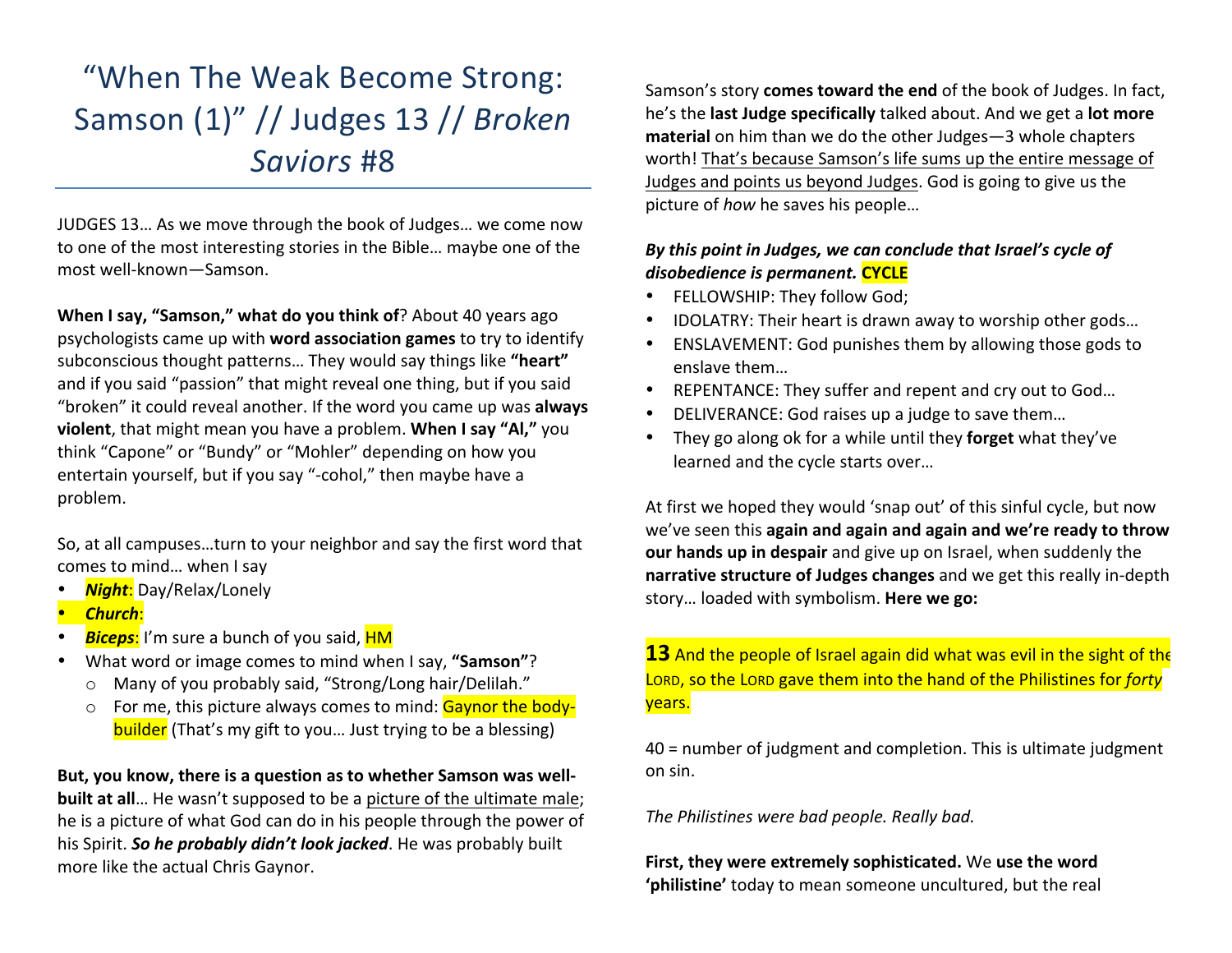Philistines were anything but. Their weaponry, architecture, and culture were far beyond any other civilization at the time.

- They were the first ones to work with iron and make iron weapons.
- They were the first ones to employ **battle formations** in war.
- Their art, pottery, and architecture were all advanced. They were building **multi-story buildings and bridges** at a time when Israel was basically hanging out with their sheep.<sup>1</sup>

### Second, they were really depraved:

 

- They had built their whole civilization on **piracy and conquest**. They were in every way, a militarized society.
- Their **parties were epic** for their debauchery. They pioneered this thing called the *misteh*, a word that literally means "a week-long drinking feast." You thought that UNC-CH students invented that…
- They were also **big into pork**, and filled Israel's countryside with pigs, which were unclean.
- They were *unspeakably cruel*: When they capture a town, they would mutilate or remove the genitalia from the males while they were living, torture them and then impale them...<sup>2</sup>
- **Buccaneering, beer, bacon, and barbarism.** This was the Philistines.

**They** represent the enemies of God at their strongest. Numerically, culturally, economically and militarily they are superior to Israel.

2 There was a certain man of Zorah, of the tribe of the Danites, whose name was Manoah. And his wife was barren and had no children. 3 And the angel of the LORD appeared to the woman and

said to her, "Behold, you are barren and have not borne children, but you shall conceive and bear a son.

*Let me make 5 observations that will teach us 5 crucial things about our salvation from the details of those 2 verses…*

First, what is missing between  $\overline{vv}$ . 1 and  $\overline{2}$ ? Between vs. 1 and 2 there is **no cry of repentance**! If these people are going to be saved, it's not going to be because God waits on them to seek him; he must seek them.

**And check this out… this is the first time a Judge is promised before birth. You see, with every other Judge**, God raised up someone who was already alive. It's as if God is saying to them that the Savior they need is not someone from among them that he will just make stronger; he's going to have to start from scratch.

Third, this promise is **given to a barren woman**—who is nearing old age with no kids.

- **I've told you before…** barrenness in those days was the **ultimate devastation** for a woman. In our day it is hard too, of course, but back then **all of their hope for their future** was bound up in their kids.
	- o **The society was agrarian**: which meant the more sons you had, the more workers you had for the farm, and thus the more income you could generate for your family.
	- o This is also an age, remember, **before social security or 401K's...** so, the more children you had, the more likely you were to be taken care of in old age.
	- $\circ$  **For the nation itself, economic and military health** was completely dependent on many children being born. So women had lots of babies were like **heroes**, but women who couldn't bear children were seen as useless.
	- $\circ$  Old Testament scholar Walter Brueggemann says this: *"Barrenness in ancient texts symbolized hopelessness, for*

<sup>1</sup> http://www.nytimes.com/1992/09/29/science/philistines-were-cultured-after-all-sayarcheologists.html

<sup>&</sup>lt;sup>2</sup> Robert D. Bergen, 1, 2 Samuel (vol. 7; The New American Commentary; Nashville: Broadman & Holman Publishers, 1996), 282. Daniel Isaac Block, *Judges, Ruth* (vol. 6; The New American Commentary; Nashville: Broadman & Holman Publishers, 1999), 394; John D. Barry et al., *Faithlife Study Bible* (Bellingham, WA: Logos Bible Software, 2012).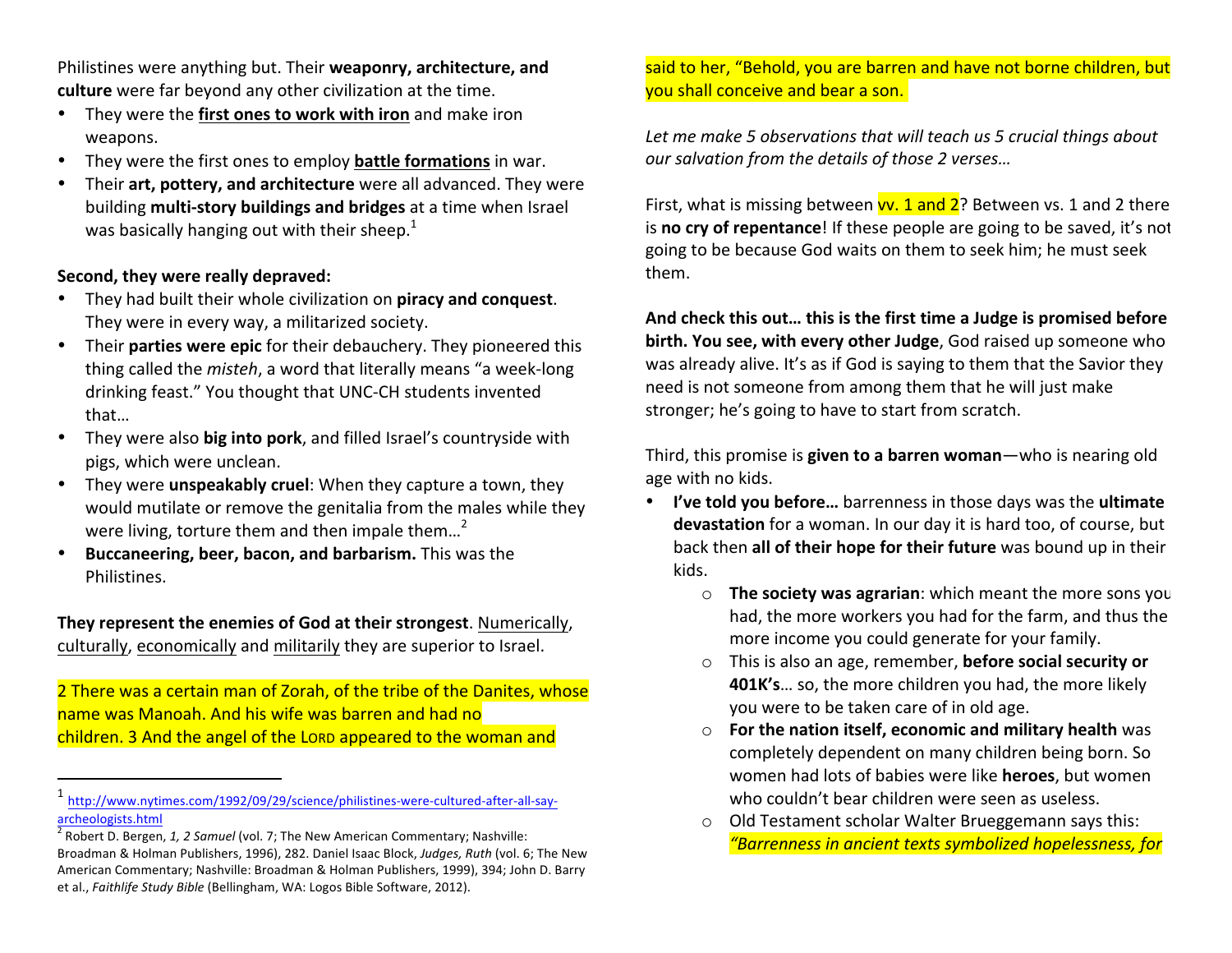**without children, there was no foreseeable future for** *yourself, for your family, or for your people."* 

o Of course, today, most people **don't think like this**... we put more hope for the future in where we graduated **from**, what **kind of job** we have. But from this woman's vantage point, she has **no security**; no prospects; no hope.

**Here's a 4th detail… we are never told her name.** Which is odd because this story is filled with other minute details… we know the dad's name: Manoah. But Samson's mother is only referred to as, "the woman." The author is **intentionally painting her as obscure**.

And in just a minute, we'll get some clues that she is not **a Godseeking woman**.

**Here is the lesson about salvation, and it is so important…** God brings his salvation to a people who are not crying out in repentance; who have no talents or gifts or righteousness to distinguish them from others; and a people with no hope and no prospects in themselves.

- *God doesn't love the lovely; he makes lovely those he loves*. *He doesn't save the strong; he makes strong those he saves. He doesn't choose the righteous; he makes righteous those he chooses.*
- Which means **no matter who you are**… or what **circumstance** you find yourself in in life, or what **mistakes you** have made, or what weakness you feel, there is hope for you. But **that hope will not be found by you turning** over a new leaf—by you (to use the metaphor) getting pregnant in your barrenness out of your own strength; it will be found by you receiving God's gift of grace, his choice, of you.

It is one of the most humbling, sweetest truths to me… God set his affection on me "just because."

o In Deut 7, first time God clearly explains this to Israel: [7] It was not because you were more in number than any other people that the LORD set his love on you and chose you, for you were the fewest of all peoples, You weren't the strongest, or most sophisticated, or even the most moral…

[8] but it is because the LORD loves you (like I love my kids-do I love you because you are beautiful? Etc. ) (Deuteronomy 7:7–8)

And here's the thing**: I know that if God chose** me when I was running away from him, and so he's not going to discard me when I stumble.

• Here's what I've learned after 26 years of following him… I'm **not holding on to him nearly as tightly** as he is holding on to me. And the reason I have hope for the future; the reason I know I'll make it, is his grip on me is tighter than mine on him.

4 Therefore be careful and drink no wine or strong drink, and eat nothing *unclean*, (real quick, this is one way we know this woman was not a righteous woman! She shouldn't have had to be told to start avoiding unclean things! She should already have been doing that.) 5 for behold, you shall conceive and bear a son. No razor shall come upon his head, for the child shall be a Nazirite to God from the womb

#### **Let's talk about the Nazirite vow**… **Really intense.**

- 1. You couldn't cut any of your hair during the vow.
- 2. **You couldn't drink anything "from the vine,"** alcoholic or otherwise... which meant no cabernet; no Coronas, no Stellas, no Miller Lite, not even two-buck-chucks from Trader Joe's. Even Welch's unfermented grape juice was off limits. Which is pretty much all they had to drink besides milk or water...
- 3. You couldn't touch **any dead bodies** of any kind.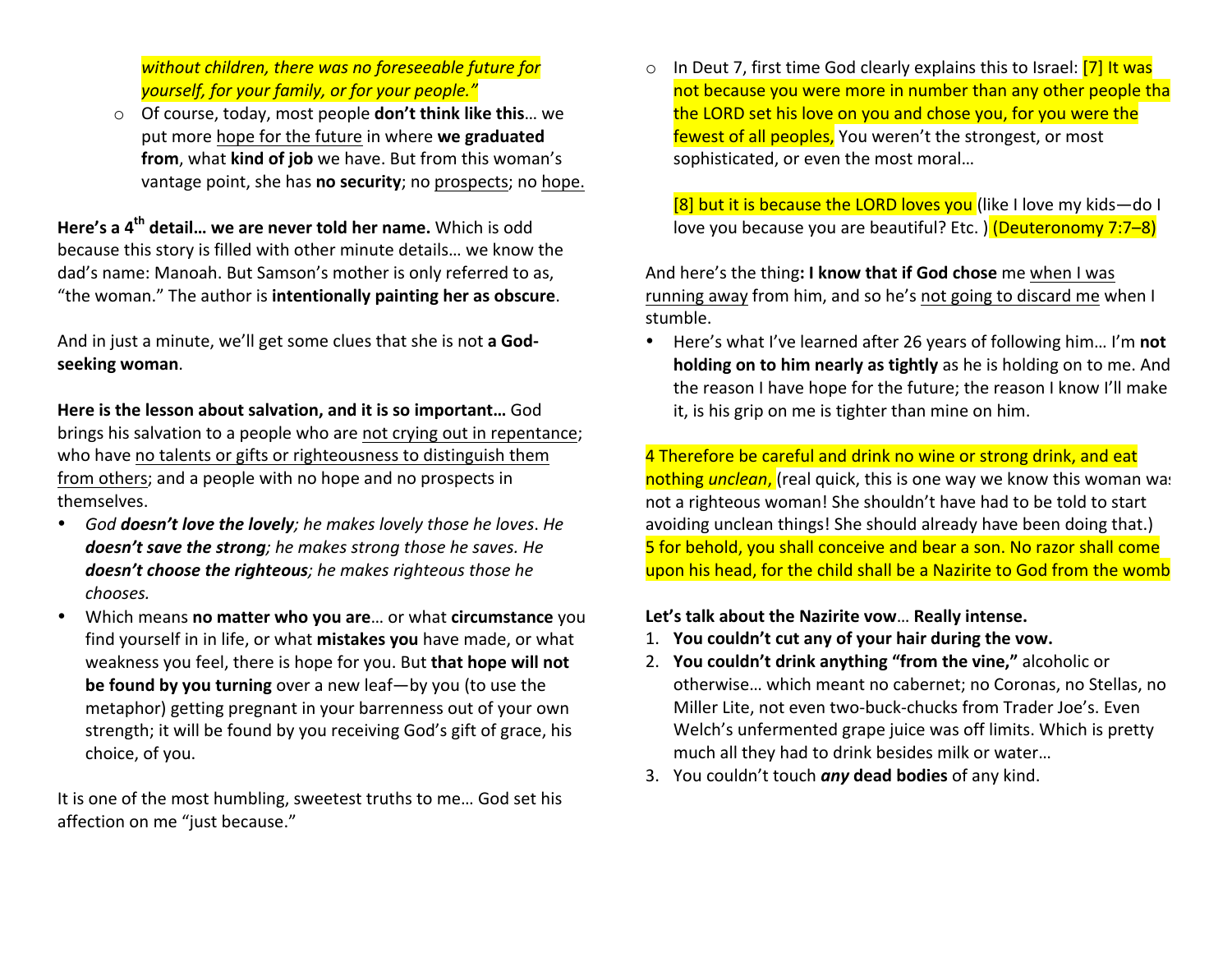Usually, people would only commit to it for a short period of time when they were really seeking God about something because it was so intense...

Samson does this **from birth**. He doesn't cut his hair from birth, which means he would have looked like **Duck Dynasty** means ZZ Top.

This is a symbol of how God's Savior would one day be set apart, holy and sinless…

…and he shall *begin* to save Israel from the hand of the Philistines." Begin? That's a weird word. **Who will finish it?** By the way, this is the

**last story in Judges**… The book ends with Samson beginning something and the book ends with it not being "concluded." Where is the conclusion? Now you are reading the Bible the right way! This story won't be completed until the NT.

Summarize vs. 6ff: woman told Manoah; he thinks she's been hitting too much of the strong drink herself; he says, "Ask God to send the angel back." God does, she goes and gets Manoah, and one of the first things he does,

15 Manoah said to the angel of the LORD, "Please let us detain you and prepare a young goat for you," but the angel of the Lord won't do it because in that culture, breaking bread with someone was a sign of peace, and there was no peace between God and Israel.

Then Manoah starts to pepper the angel with questions,

12 And Manoah said, "Now when your words come true, what is to be the child's manner of life, and what is his mission?" ... and 17 "What is your name, so that, when your words come true, we may honor you?" Instruction manuals? Blogs you've written?

What does he want? Details.

18 And the angel of the LORD said to him, "Why do you ask my name, seeing it is wonderful?" That word wonderful means "divine." Used almost exclusively for God in the OT. $3$ 

• Manoah wants details about what *to do*; God says "this is who I am."

What God does here is so typical in how he responds to people in the Bible… and listen, you are going to have to understand it if you are going to make it in faith.

We typically ask God for greater details… why this? What's going to happen? God instead gives us a glimpse of who he is.

*We want explanation; God gives us revelation.*

So important… If you require answers to the "why" and "what" questions to believe, you'll never make it.

• Many of you insist on detailed explanations… why this happened? Why the world is like this? God, what's in my future? …before you can trust God or feel at peace. You're not going to make it!

I'm like this... I always want to know more of the why and the what. And God says to me, "Can you see my name? That it is wonderful? Is who I am? Do you trust me enough to follow me?"

And so, many times, in the midst of my doubt, I have had to learn simply to reflect on the wonderful, majestic name of God.

• **Recently… I was in one of those times, and I was reading a scientist who asked the question,** "How much power would it take to generate the matter to create the food necessary to feed the 5000?" In our universe, matter and energy cannot be destroyed, they only transfer forms… And Jesus created that food out of thin air standing on a hillside… which means he took power

<sup>&</sup>lt;sup>3</sup> Daniel Isaac Block, *Judges, Ruth*, vol. 6, The New American Commentary (Nashville: Broadman & Holman Publishers, 1999), 413-414.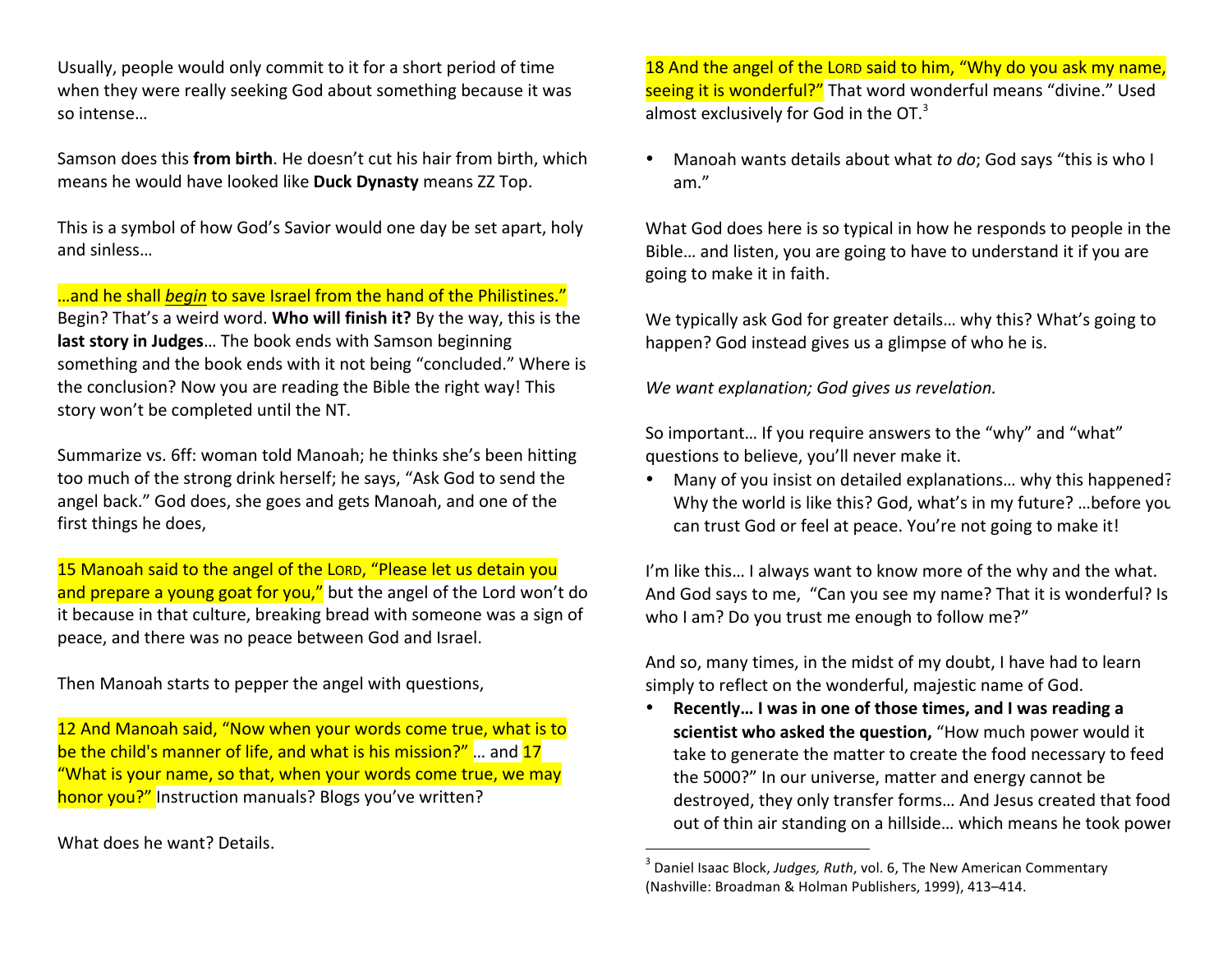and turned it into matter. Using  $E=MC2$  (energy, mass, constant  $$ speed of light squared) and the scientist concluded if each ate 8 oz of food, it would take all the electrical power on earth working at 100% output, 100% of the time, for 4 years, to create the energy to create that meal. Jesus did it without breaking a sweat.

- The sun consumes 600 millions of matter per second, generating enough energy in 1 sec to supply all US energy needs for 13 BILLION years. God spoke the sun into existence. He said simply, "Let there be light," and there was. $4$ 
	- o Here's my question… Am I really in a place to question the ways of such a God?
- **Or I think about God's compassion for me demonstrated at the cross…** here is a God who not only loves me after I rebelled against him, who not only gave me a  $2^{nd}$  chance, but paid the price himself for my disobedience.
- I think about the **beauty of his holiness**: He is the sum perfection of every good thing in the universe. All beauty, all goodness, all love, all justice, all pleasure, flows from him.
- *Can I trust that God with questions I don't have answers to or a future that seems uncertain to me? I think so, because his name is wonderful*.
	- o I say it often… *We want explanation; God gives us revelation.*

19 So Manoah took the young goat with the grain offering, and offered it on the rock to the LORD, to the one who works wonders, (instead of dinner, they offer a sacrifice)… 20 And when the flame went up toward heaven from the altar, the angel of the LORD went up in the flame of the altar. And Manoah and his wife fell with their faces on the ground.

22 And Manoah said to his wife, (humor, speaking with his face to the dirt—muffled) "We shall surely die, for we have seen God." 23 But his wife said to him, "If the LORD had meant to kill us, he would not have

- **Now, since I've trashed Samson's mom up until now, let me point out something amazing about her.** She responds in a way that puts her among the greatest women of faith in the Bible. She says, simply, **"I trust him,** and I'm **ready to obey** all that he has said."
	- o **That was better than Sarah, the wife of Abraham,** who laughed when God told her she would a son in her barrenness. (She laughed)
	- o **Her response is better than Elizabeth's**, the priest wife's, who doubted the angel when he told her she'd have a baby in her old age.
	- o There's only **one or two other women who responded** with that same kind of faith, and one of them was Mary, who, when she heard about her impossible birth, said, *"Well, be it unto me according to your word. I'll believe what you promised and do all that you have said."*
- **There is only response that pleases God**: "I believe what you have promised and I'll do whatever you say."
- This woman is not very impressive in really any way… she's obscure; she's lived a rough life… but **here, she just says, "Yes, Lord."** That's all he's looking for.
- **Have you said that?** That's all it is: Yes, Lord.
- **The great substitute for that response is religion.** *Religion is built on negotiation: I'll give you this, and I expect you to do this.*
	- o But Jesus doesn't negotiate. He owns it all, including you, already, and you can only be one of two postures with him… faith and surrender or rebellion.
		- § **He doesn't come to try to influence bad people to be** better **people.** He comes to rebels and demands they lay down their arms.
		- § **He doesn't come to influence and help.** He comes to take over. The old bumper sticker, "God is my co-pilot." That's terrible theology. If God is your copilot, somebody's in the wrong seat. When God

 

accepted a burnt offering and a grain offering at our hands, or shown us all these things, or now announced to us such things as these."

 $4$  John 6, MacArthur, True and False Disciples, T4G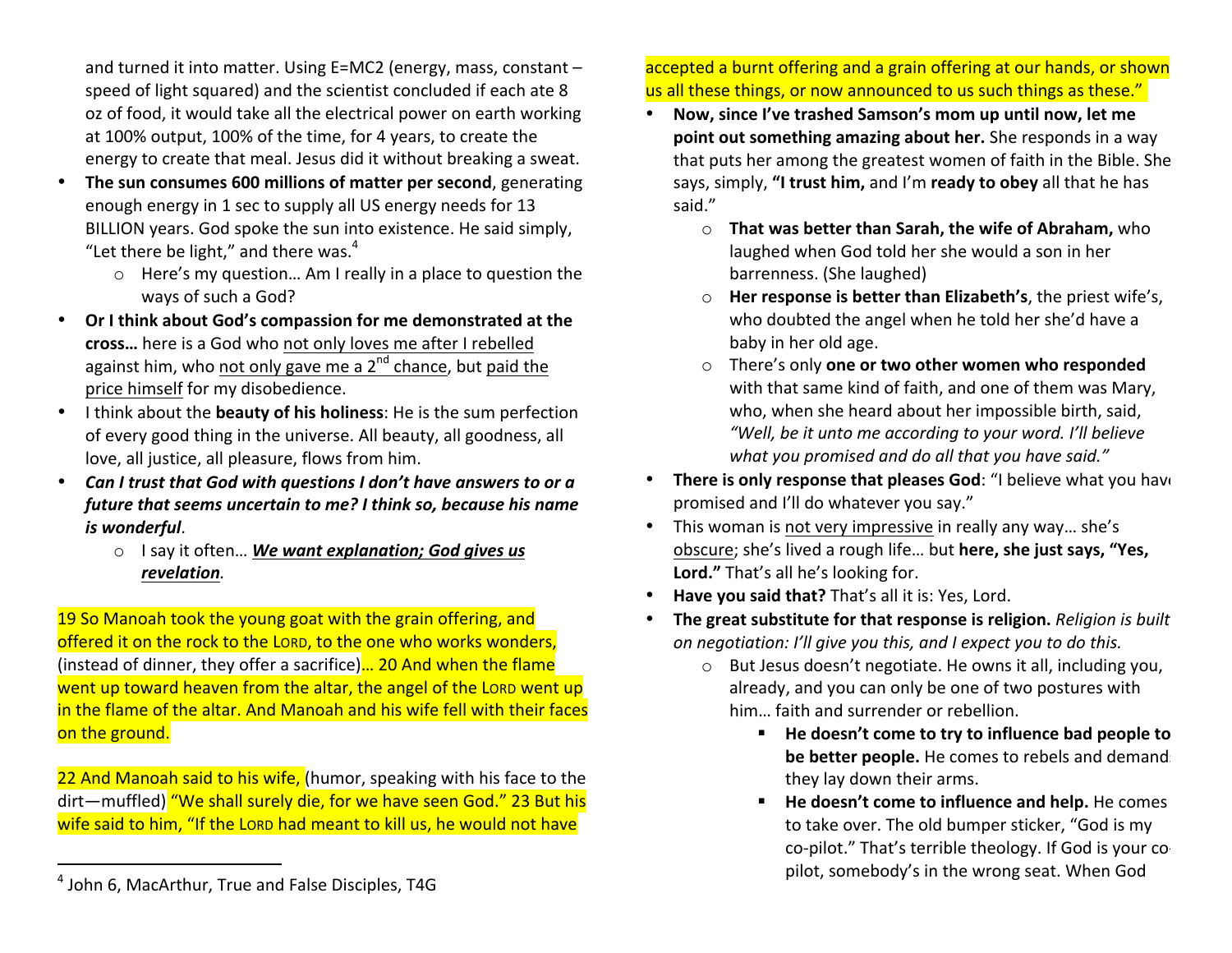comes he says, "Your life—that's my car. You stole it. Get out. And you get into the back seat of your life and say, "God, it all belongs to you. Where are we going?"

- § **Who would have known Carrie Underwood got it right, "Jesus take the wheel?**" is the right response to Jesus?
- § **This relationship—**Lordship—is the kind of relationship where you either are or you aren't. Like faithfulness in marriage. 96% faithful?
- o **And, by the way, you don't have anything to negotiate with, anyway**. We are barren; unrighteous; worthy of condemnation.
- Religion is the great counterfeit to true faith and surrender, and busy-ness in religion keeps a lot of people deceived into thinking they are right with God when they are not. *"Oh, I go to church a good bit; I try to give a little; I try not to break too many of the commandments."*
	- o You've either said to Jesus, "I believe all that you've said… that you have done everything necessary to save and accept me… and I'm ready to follow you with my whole life," or you haven't.
- Religion negotiates. That's what Jephthah did—remember? Faith just surrenders.

## 24 And the woman bore a son and called his name Samson. And the young man grew, and the LORD blessed him.

But, right here, we see an indication of trouble. Samson's name-Sam-son, is a tribute to the Sun god. Samson is going to live a life filled with compromise.

Let me give you **4 problems that will plague Samson's life** ... these are *a precursor for the next couple of messages…*

- *1.* **Compromise: he's going to break all 3 provisions of the Nazirite vow** (remember, no **wine**; no dead bodies; and never cut hair.)
- In chapter 14, Samson falls in love with a Philistine girl, which is obviously a problem in itself, because she doesn't even share his faith, and then he throws himself a misteh, a week-long keg party.
- A few days before the party, a lion attacks him and *"he tore the lion in pieces as one tears a young goat." (Judges 14:6 ESV)* (That's *one of my favorite phrases in this story... tore the lion like one tears a young goat?* Was that common in those days? I've never torn a young goat. Evidently lots of people did.)
- Well, a few days later he sees the carcass of the lion he killed and notices a beehive in the abdomen. So he scoops out some of the honey with his hand and eats it, violating the command never to touch a carcass
- And, of course, he ends up cutting his hair, which leads to his downfall.
- *2.* **Impulsive: Throughout his life, he is controlled by his passions.**
- **He gets hungry for honey**; he eats.
- **He wants a woman**; he takes her—doesn't matter if she is a Philistine or a prostitute or whatever... When Samson tells his parents that he wants to marry a Philistine they object, and he says, "Get her for me, *because she pleases me.*" (14:3)
- He gets mad; he kills people. Every one of Samson's great feats of strength, except the last, came as a result of being personally insulted or angered. We get the image of guy on roid rage. Give you one quick illustration of this...
	- $\circ$  After Samson kills the lion and eats the honey out of its **belly** on the way to his bachelor beer keg party... he has this idea. He **tells these 30 Philistine guys** at the party, "I'm going to tell you a riddle. And we'll make it interesting. If you can figure out the riddle within 7 days, I'll give each of you a suit of clothes. But if you can't figure it out, you each have to give me a suit of clothes."
	- $\circ$  **Well, they try to figure out and they can't**... so they go to his bride to be and say, "If you don't get Samson to tell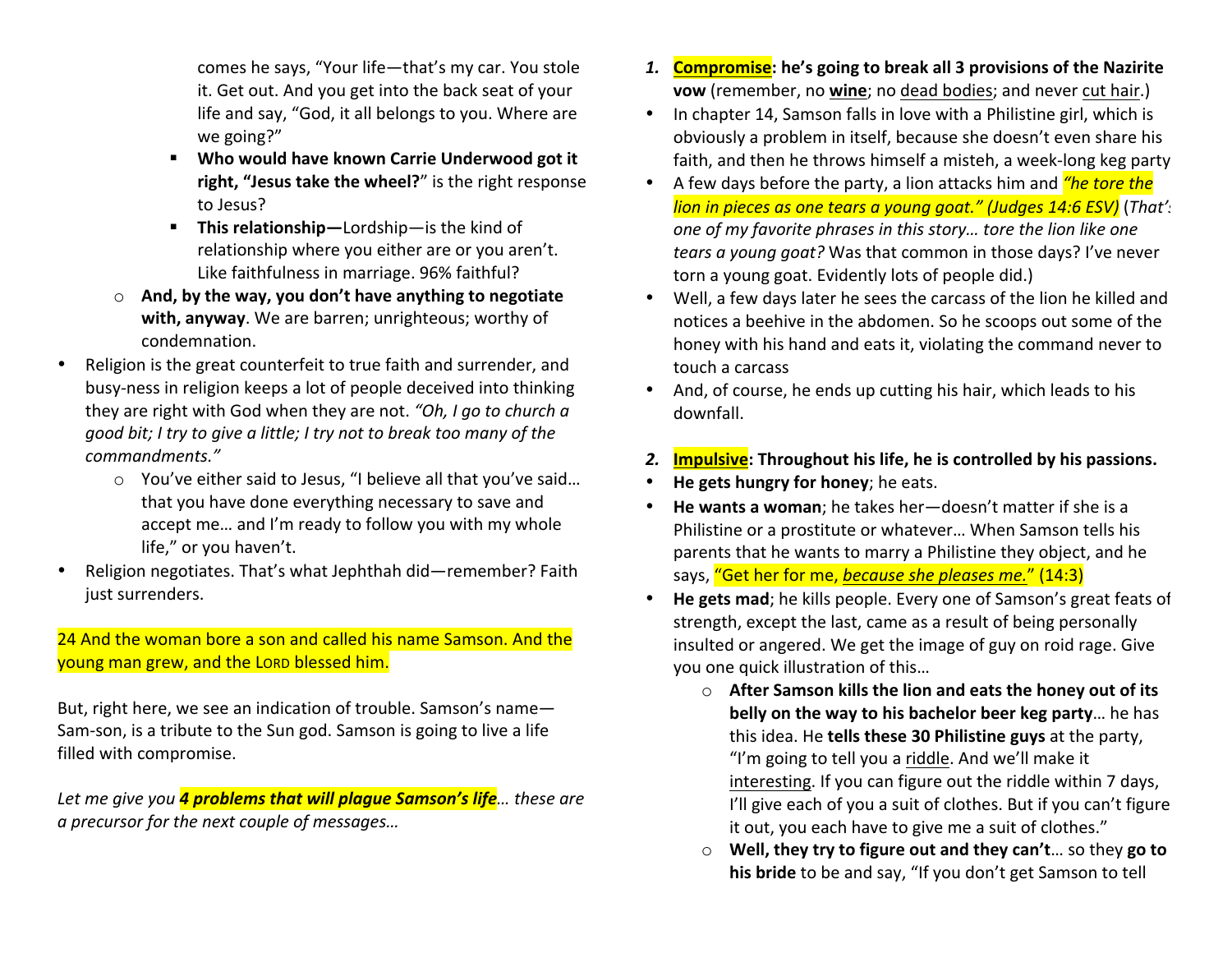you his riddle and you tell us, we'll kill burn down your father's house with fire." So she goes to Samson and asks and he won't tell her so she starts to weep and says, "You don't love me..."

- o **[17] She wept before him the seven days that their feast** *lasted* (talk about a miserable bachelor party), and on the **seventh day he told her, because she pressed him hard. Then she told the riddle to her people.** [18] And the men of *the city said to him on the seventh day before the sun went* down, Uhh... Samson, *"What is sweeter than honey? What is stronger than a lion?"*
- o And then, another great verse. Samson says only, **And he** *said to them, "If you had not plowed with my heifer, you would not have found out my riddle." (Judges 14:17-18 ESV)*
	- Men, two *obvious* lessons in here for you... (free Father's Day advice) 1. Don't let anyone plow with *your* wife. 2. Don't call your wife a heifer.
- $\circ$  Well, Samson is ticked so he goes out and kills 30 other Philistines and takes their clothes off of them and says, "Here are your clothes" (all bloody and torn).
- $\circ$  That is his whole life. His life would be kind of funny, if it weren't so doggone tragic...
- He's impulsive.
	- $\circ$  Honestly... I was thinking this week about how much Samson was willing to risk just to have an impulse satisfied, and I thought, "Who would do that? Who would risk being the strongest man alive for a taste of a little *honey?"* And then I realized: Guys do it every day. I am tempted do it. We trade God and his promises for the slightest bit of sweetness or pleasure.
		- Guys who throw away marriage for a taste of porn
		- College guys who won't seriously consider the Lordship of Jesus because they will have to give up sexual freedom in college.
- You are willing to trade GOD for the slightest bit of a taste of honey?
- **3. Entitlement:** I won't go into this one, but that is his attitude... "I deserve that honey... I am awesome, I'll take it."
- 4. **Pride:** Everything in his life about him...
- Read through these chapters and see how much Samson uses the **word "I."**
- He **leverages his God-given strength** mainly for him, not for God
- Eventually, he allows his hair to be cut because he's convinced himself that his incredible strength comes from himself, not God.

Let me say this to the guys in here: These four things are the greatest threats to what God wants to do in your life: when you compromise; become impulsive; live with a sense of entitlement and walk in pride. *But that is the next sermon.* 

But to bring it back to this message—the end of chapter 13, I want **you to see that Samson, from the beginning, is pointing forward, beyond Judges:** "Samson is the last judge in this book, the last great *hope for Israel. We wait to see how he will rescue and rule God's people in obedience to God. And in almost every way, we will find ourselves disappointed.*<sup>"5</sup> He points us forward to another.

#### **Jesus will complete what Samson '***begins***' (13:5)**

- That's the **most important word** in this whole story (13:5). Jesus completes what Samson begins.
- **Jesus' birth and Samson's birth** have remarkable similarities:
	- **They are both promised before birth.** Remember, Samson is the only Judge to come this way; all the others God chose after they were alive. **Samson was giving us a picture** of how the real Savior would come one day.

 

<sup>&</sup>lt;sup>5</sup> Tim Keller, *Judges for You*, 134.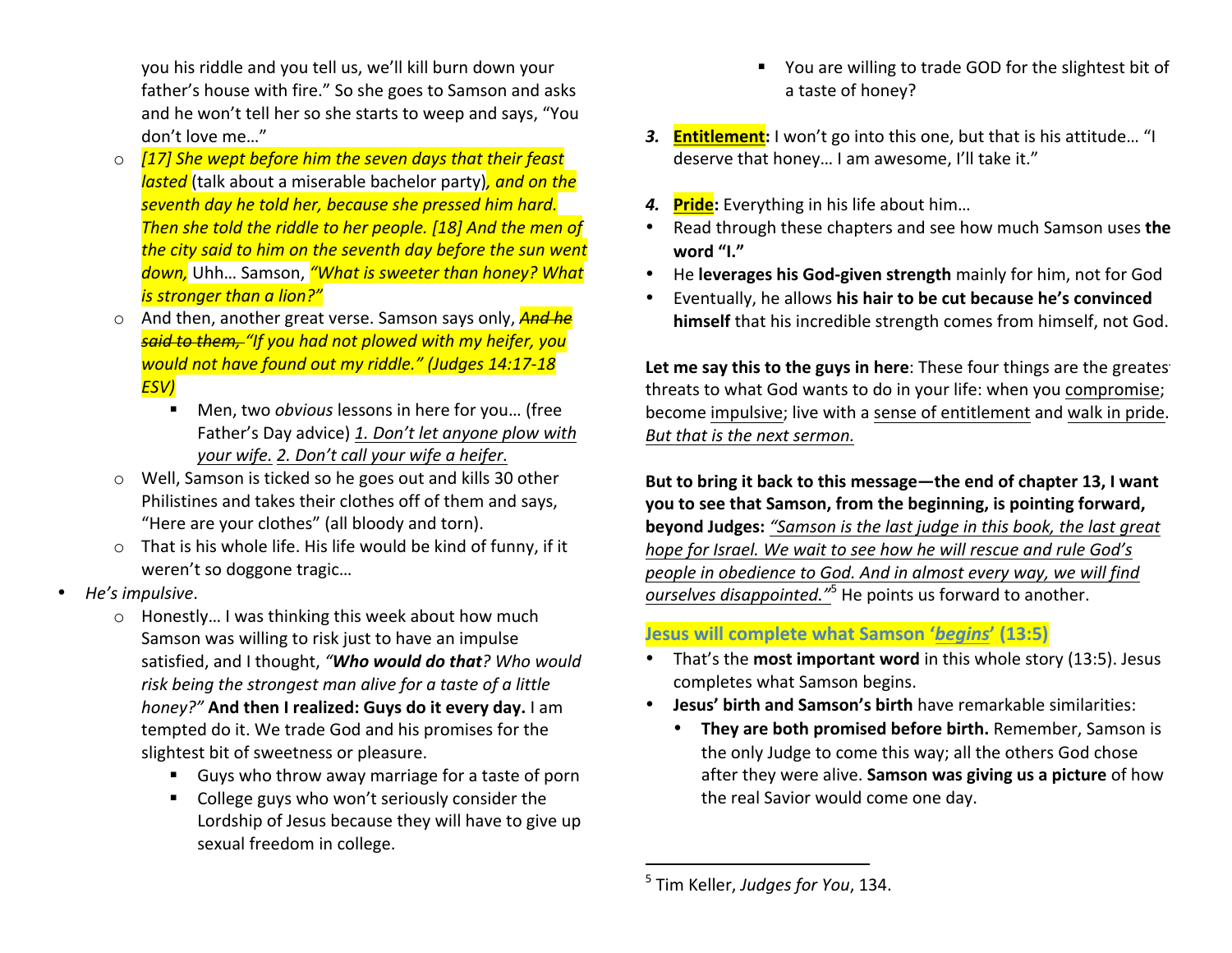- **The births of Samson and Jesus were both miraculous.** Samson's mom was barren; Mary was a virgin.
	- $\circ$  One big difference though: The birth of Samson brought joy honor in the midst of shame. But the birth of Jesus *brought* disgrace... Mary and Joseph became embarrassed outcasts because of Jesus' birth because it looked like they had had him out of wedlock. Samson's birth brought celebration and honor; Jesus was born into poverty and shame.
	- $\circ$  Why? Because the real Savior would not save us simply through power—turning our sorrow into joy; the real Savior would have to enter our shame and take it on and die for it.
	- $\circ$  Samson was a NAZIRITE, a respected religious man; Jesus was a NAZARENE, a despised cultural outcast.
- **One more thing: With Samson and Jesus, we are told but a lot about their births but almost nothing about their childhoods.**
- *Samson's story is being told in a way that gives a premonition of Jesus' story…*

**Jesus is the true and better Samson**, who will succeed every place Samson fails…

- **Like Samson,** Jesus' strength would reside not in how he was built, nor in his personal charisma or beauty, but in the indwelling power of the Spirit.
- **BUT UNLIKE SAMSON… Jesus never compromised**. He would keep every facet of God's law, without sin.
- **Instead of being controlled by his impulses**, Jesus would be controlled by God's will.
	- o **After fasting for 40 days** in the wilderness, he would rebuff Satan's attempts to tempt him with bread by saying, "I don't live by bread; I live by God's word."
	- o **Jesus didn't do things because it pleased himself**, but because it "pleased God."
- o **Gethsemane: I don't want this, God!** Nevertheless… not my will but yours!
- **And though Jesus was entitled** to the throne; he would take the role of a servant and submit to the humiliation of the cross.

We stand in awe of the strength of Samson... but I STAND AMAZED AT THE PRESENCE of Jesus the Nazarene!

**Jesus is the real Samson, and knowing his glorious life will enable you to live like Samson should have lived.** *You see, God wants to use you powerfully, like Samson, in the lives of others. But you can destroy and disqualify yourself. You almost always will!*

*The irony of Samson… strong on the outside; weak on the inside.*

*When you see and believe what Jesus did for you…* you'll receive the moral strength to live the way Samson *couldn't* live.

**When you see that Jesus was the real Samson**, who gave up his life to save you… that he was the **strong who became weak** for you, the **rich who became poor**, the **righteous who became our sin**…

- **Instead of saying "I want it,"** you'll have the strength to say "I want God, and I want to do his will."
- Instead of saying "I deserve it," you'll confess, "I deserve death." And you'll gladly submit in gratefulness to his command.
- Instead of saying, "My strengths, talents and abilities are all **about me,"** you'll say, "Oh Jesus, It's all about you... It's all from you and through you and for you... Were the whole realm of *nature mine…*
- **Instead of saying "I can handle it,"** you'll say, "I can't handle anything without God, but *I can do all things* through Christ who strengthens me."

On the road to Emmaus, Jesus explained to his disciples how everything in the Old Testament, from the book of Moses through the prophets, was all about him. I imagine when he got to the story of